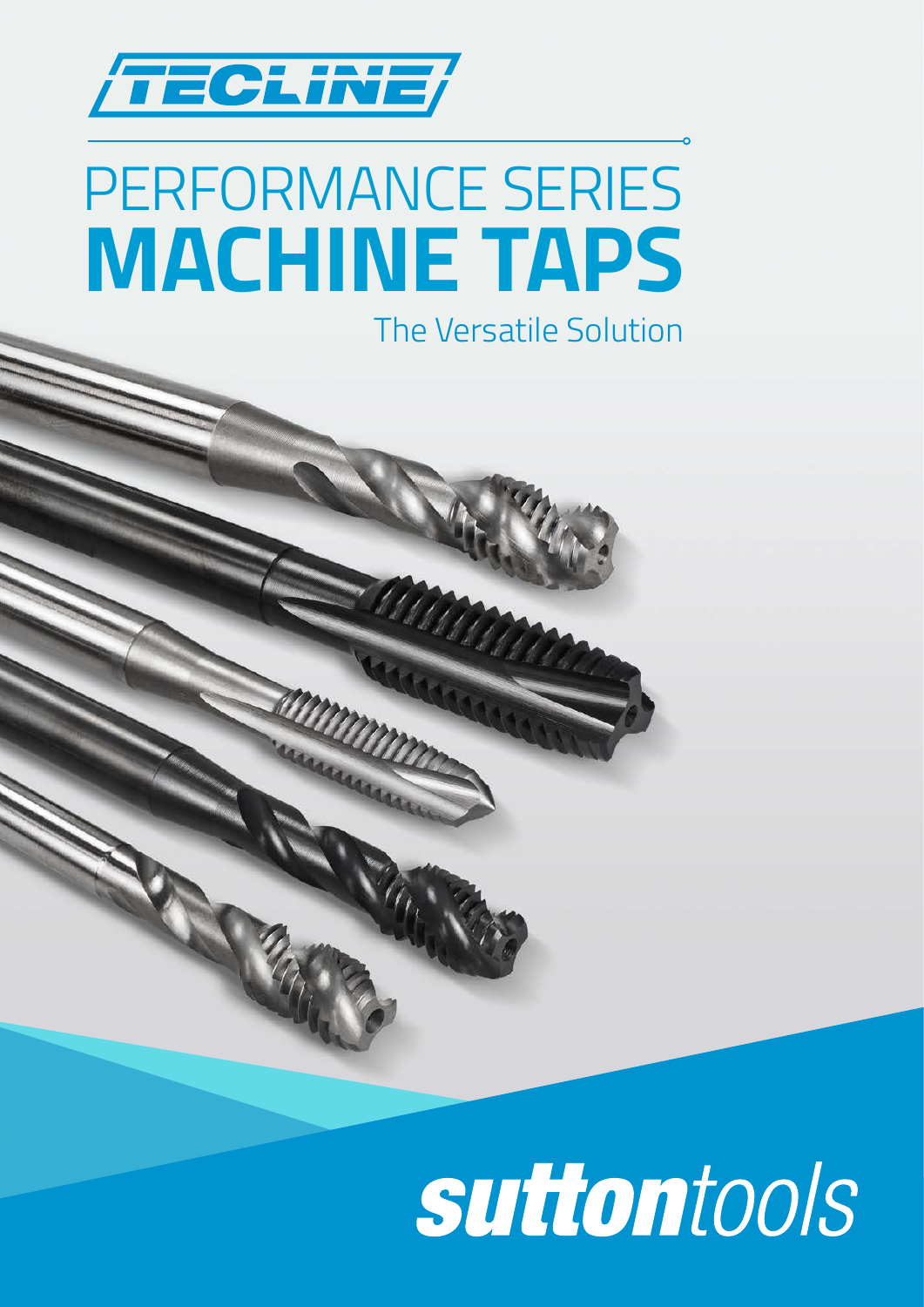## *DIN Taps Metric, Gun, N*

**suttontools** 



- *Bright finish for non-ferrous metals*
- *Suitable for materials up to 1000N/mm2*
- *Through holes*
- $-$  Depths up to 2 x d<sub>1</sub>



| <b></b> |
|---------|
|         |
|         |

|           |                 |                 |     |    |                          |               |     |                 |                |                   | <b>Catalogue Code</b>            | <b>T830</b>      |
|-----------|-----------------|-----------------|-----|----|--------------------------|---------------|-----|-----------------|----------------|-------------------|----------------------------------|------------------|
|           |                 |                 |     |    |                          |               |     |                 |                |                   | <b>Discount Group</b>            | D0402            |
| k<br>©    | $\mathsf{Id}_2$ |                 |     |    |                          |               |     |                 |                |                   | <b>Material</b>                  | <b>HSSE</b>      |
|           |                 |                 |     |    |                          |               | d.  |                 |                |                   | <b>Surface Finish</b>            | Brt              |
|           |                 |                 |     |    |                          |               |     |                 |                |                   | <b>Sutton Designation</b>        | N                |
|           |                 |                 |     |    |                          |               |     |                 |                |                   | <b>Geometry</b>                  |                  |
|           |                 |                 |     |    |                          |               |     |                 |                |                   | <b>Chamfer</b>                   | Form B / 4.5 x P |
|           |                 |                 |     |    |                          |               |     |                 |                |                   | <b>Limit &amp; Nut Tolerance</b> | ISO 2 / 6H       |
| Size Ref. | d.              | <b>Pitch</b>    |     |    |                          | $\mathsf{d},$ | sq  |                 | $\mathbf{Z}$   | drill $\emptyset$ |                                  | Item#            |
| 0400      | $M4 \times 0.7$ |                 | 63  | 13 | 21                       | 4.5           | 3.4 | 6               | 3              | 3.3               |                                  | T8300400         |
| 0500      | M 5 x 0.8       |                 | 70  | 16 | 25                       | 6.0           | 4.9 | 8               | 3              | 4.2               |                                  | T8300500         |
| 0600      | $M6 \times 1$   |                 | 80  | 19 | 30                       | 6.0           | 4.9 | 8               | 3              | 5.0               |                                  | T830 0600        |
| 0800      |                 | M 8 x 1.25 90   |     | 22 | 35                       | 8.0           | 6.2 | 9               | $\overline{3}$ | 6.8               |                                  | T8300800         |
| 1000      | M 10 x 1.5      |                 | 100 | 24 | 39                       | 10.0          | 8.0 | 11              | 3              | 8.5               |                                  | T830 1000        |
| 1200      |                 | M 12 x 1.75 110 |     | 28 | $\overline{\phantom{a}}$ | 9.0           | 7.0 | 10 <sup>°</sup> | 3              | 10.2              |                                  | T830 1200        |

*- Blu finish for ferrous metals*

*- Suitable for materials up to 1000N/mm2*

*- Through holes*

- Depths up to 2 x d<sub>1</sub>



**Representative** 

 $\mathbf{I}_2$ 

 $\mathbf{L}$ 

 $\int d_1$ 

 $|d$ 

ł



| <b>Catalogue Code</b>     | <b>T831</b>             |  |  |  |  |
|---------------------------|-------------------------|--|--|--|--|
| <b>Discount Group</b>     | D0402                   |  |  |  |  |
| <b>Material</b>           | <b>HSSE</b>             |  |  |  |  |
| <b>Surface Finish</b>     | Blu                     |  |  |  |  |
| <b>Sutton Designation</b> | VA                      |  |  |  |  |
| <b>Geometry</b>           |                         |  |  |  |  |
| <b>Chamfer</b>            | Form $B / 4.5 \times P$ |  |  |  |  |
| Limit & Nut Tolerance     | ISO 7 / 64              |  |  |  |  |

|              |               |                 |     |    |                          |      |     |     |                         |                                  | Limit & Nut Tolerance | 150 Z / 6H |
|--------------|---------------|-----------------|-----|----|--------------------------|------|-----|-----|-------------------------|----------------------------------|-----------------------|------------|
| Size Ref. d. |               | Pitch I,        |     |    |                          | d,   | sq  |     |                         | $\overline{z}$ drill $\emptyset$ |                       | Item #     |
| 0400         |               | $M4 \times 0.7$ | 63  | 13 | 21                       | 4.5  | 3.4 | - 6 | $\overline{\mathbf{3}}$ | $-3.3$                           |                       | T8310400   |
| 0500         |               | M 5 x 0.8       | 70  | 16 | 25                       | 6.0  | 4.9 | 8   | 3                       | 4.2                              |                       | T8310500   |
| 0600         | $M6 \times 1$ |                 | 80  | 19 | 30                       | 6.0  | 4.9 | 8   | 3                       | 5.0                              |                       | T8310600   |
| 0800         |               | M 8 x 1.25 90   |     | 22 | 35                       | 8.0  | 6.2 | -9  | $\overline{3}$          | 6.8                              |                       | T8310800   |
| 1000         |               | M 10 x 1.5      | 100 | 24 | 39                       | 10.0 | 8.0 | 11  | 3                       | 8.5                              |                       | T831 1000  |
| 1200         |               | M 12 x 1.75 110 |     | 28 | $\overline{\phantom{a}}$ | 9.0  | 7.0 | 10  | 3                       | 10.2                             |                       | T831 1200  |

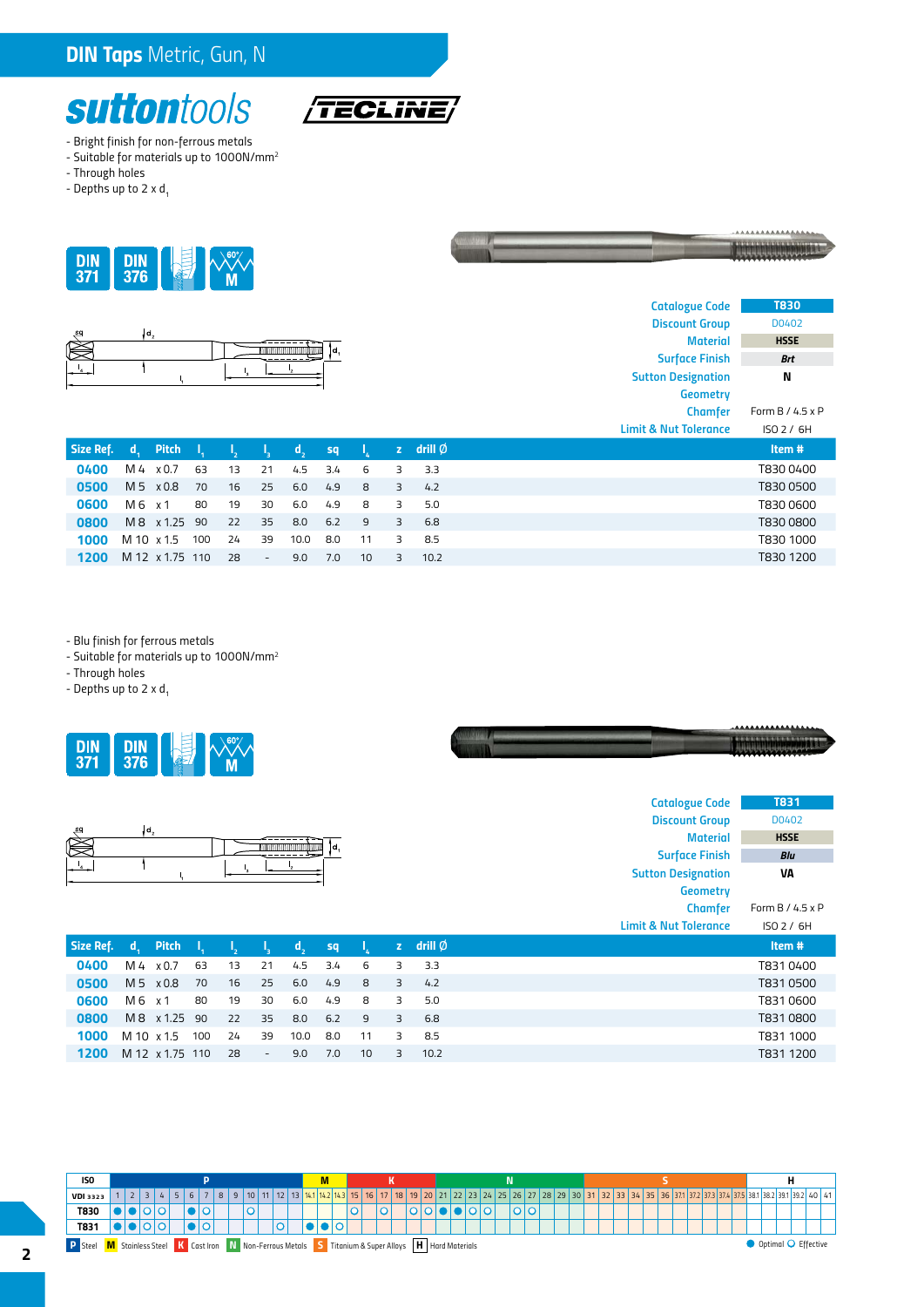

- *Bright finish for non-ferrous metals*
- *Suitable for materials up to 1000N/mm2*
- *Blind holes*
- Depths up to 2 x d<sub>1</sub>





|           |                                      |                 |      |                |                          |                  |     |    |                |                   | <b>Catalogue Code</b>            | <b>T832</b>             |
|-----------|--------------------------------------|-----------------|------|----------------|--------------------------|------------------|-----|----|----------------|-------------------|----------------------------------|-------------------------|
|           |                                      |                 |      |                |                          |                  |     |    |                |                   | <b>Discount Group</b>            | D0402                   |
| Ms<br>Ms  | $\mathsf{d}_{\scriptscriptstyle{2}}$ |                 |      |                |                          |                  |     |    |                |                   | <b>Material</b>                  | <b>HSSE</b>             |
|           |                                      |                 |      |                |                          | 'llin            | d,  |    |                |                   | <b>Surface Finish</b>            | Brt                     |
|           |                                      |                 |      |                |                          |                  |     |    |                |                   | <b>Sutton Designation</b>        | N                       |
|           |                                      |                 |      |                |                          |                  |     |    |                |                   | <b>Geometry</b>                  | <b>R40</b>              |
|           |                                      |                 |      |                |                          |                  |     |    |                |                   | <b>Chamfer</b>                   | Form $C / 2.5 \times P$ |
|           |                                      |                 |      |                |                          |                  |     |    |                |                   | <b>Limit &amp; Nut Tolerance</b> | ISO 2 / 6H              |
|           |                                      |                 |      |                |                          |                  |     |    |                |                   |                                  |                         |
| Size Ref. | d,                                   | <b>Pitch</b>    | - L. |                |                          | $\mathbf{d}_{2}$ | sq  |    | $\mathbf{Z}$   | drill $\emptyset$ |                                  | Item#                   |
| 0400      |                                      | $M4 \times 0.7$ | 63   | $\overline{7}$ | 21                       | 4.5              | 3.4 | 6  | 3              | 3.3               |                                  | T832 0400               |
| 0500      |                                      | M 5 x 0.8       | 70   | 8              | 25                       | 6.0              | 4.9 | 8  | $\overline{3}$ | 4.2               |                                  | T8320500                |
| 0600      | $M6 \times 1$                        |                 | 80   | 10             | 30                       | 6.0              | 4.9 | 8  | 3              | 5.0               |                                  | T832 0600               |
| 0800      |                                      | M 8 x 1.25      | 90   | 12.5           | 35                       | 8.0              | 6.2 | 9  | 3              | 6.8               |                                  | T8320800                |
| 1000      | M 10 x 1.5                           |                 | 100  | 15             | 39                       | 10.0             | 8.0 | 11 | 3              | 8.5               |                                  | T832 1000               |
| 1200      |                                      | M 12 x 1.75 110 |      | 18             | $\overline{\phantom{a}}$ | 9.0              | 7.0 | 10 | 3              | 10.2              |                                  | T832 1200               |

*- Blu finish for ferrous metals*

*- Suitable for materials up to 1000N/mm2*

*- Blind holes*

- Depths up to 2 x d<sub>1</sub>

*Size Ref. d1 Pitch l*



 $\mathbf{d}_2$ 

 $\ddagger$ 



|   |   |                   | <b>Discount Group</b>            | D0402                 |
|---|---|-------------------|----------------------------------|-----------------------|
|   |   |                   | <b>Material</b>                  | <b>HSSE</b>           |
|   |   |                   | <b>Surface Finish</b>            | <b>Blu</b>            |
|   |   |                   | <b>Sutton Designation</b>        | VA                    |
|   |   |                   | <b>Geometry</b>                  | <b>R45</b>            |
|   |   |                   | <b>Chamfer</b>                   | Form $C/2.5 \times P$ |
|   |   |                   | <b>Limit &amp; Nut Tolerance</b> | ISO 2 / 6H            |
| 4 | z | drill $\emptyset$ |                                  | Item#                 |

*Catalogue Code T833*

| Size Ref.                  | d.            | Pitch L         |    |     |        | ۱d,  | <b>sq</b> |     |                         | z drill $\emptyset$ | Item#     |
|----------------------------|---------------|-----------------|----|-----|--------|------|-----------|-----|-------------------------|---------------------|-----------|
| 0400                       |               | $M4 \times 0.7$ | 63 | 13  | 21     | 4.5  | 3.4       | -6  | $\overline{\mathbf{3}}$ | - 3.3               | T8330400  |
| 0500                       |               | M 5 x 0.8       | 70 | 16  | 25     | 6.0  | 4.9       | 8   | 3                       | 4.2                 | T8330500  |
| 0600                       | $M6 \times 1$ |                 | 80 | 19  | 30     | 6.0  | 4.9       | -8  | 3                       | 5.0                 | T8330600  |
| 0800                       |               | M 8 x 1.25 90   |    | 22  | -35    | 8.0  | 6.2       | 9   | -3                      | 6.8                 | T8330800  |
| <b>1000</b> M 10 x 1.5 100 |               |                 |    | 24  | 39     | 10.0 | 8.0       | -11 | 3                       | 8.5                 | T833 1000 |
| 1200                       |               | M 12 x 1.75 110 |    | -28 | $\sim$ | 9.0  | 7.0       | 10  | 3                       | 10.2                | T833 1200 |